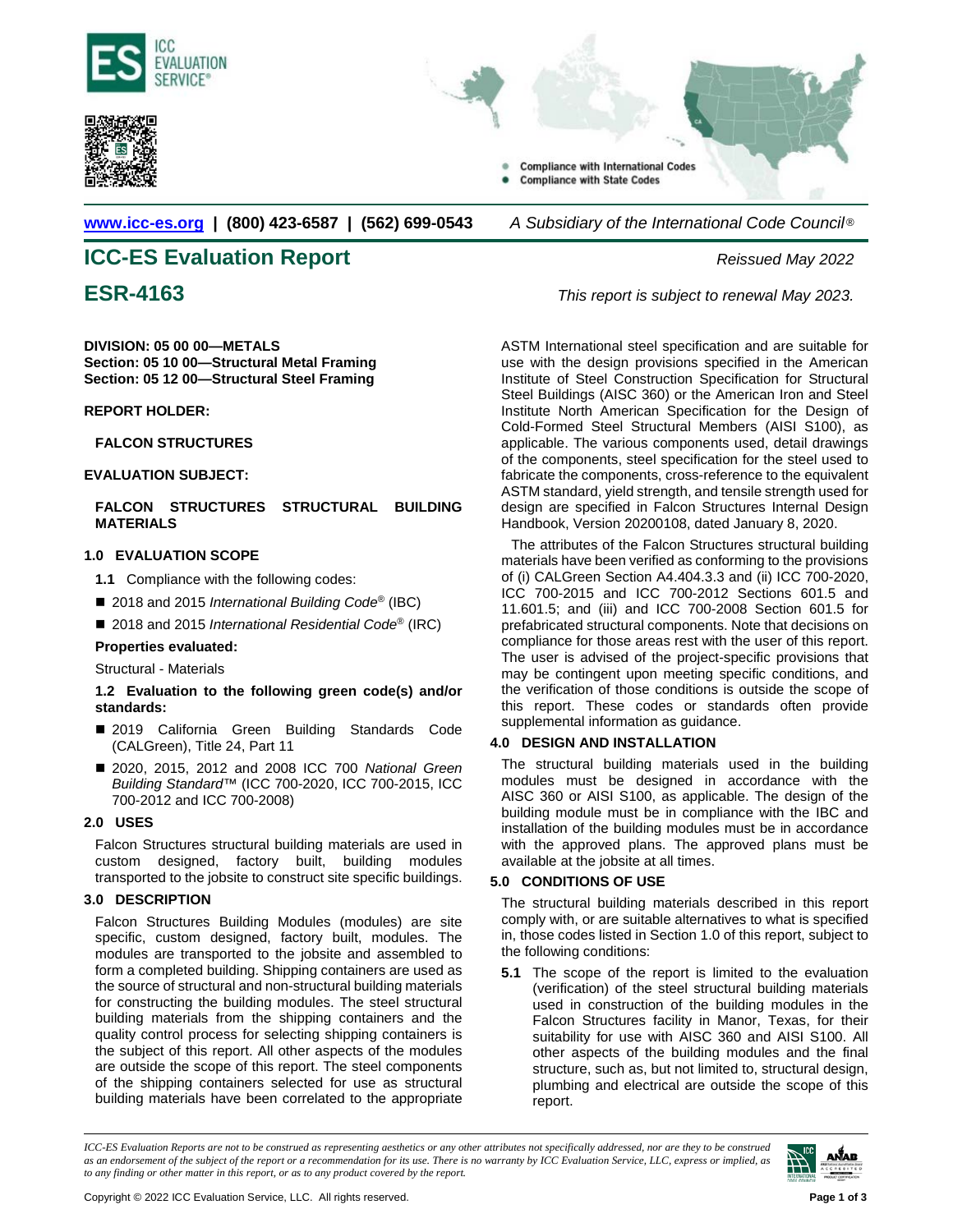- **5.2** Complete construction documents and calculations must be submitted to the code official for each specific project. The calculations and construction documents must be prepared and sealed by a registered design professional where required by the statutes of the jurisdiction in which the project is to be constructed.
- **5.3** A copy of this report must be submitted in addition to all other required material when applying for a building permit.
- **5.4** The structural building materials are procured for use in the Falcon Structures facility in Manor, Texas, under quality control programs with inspections by ICC-ES.

# **6.0 EVIDENCE SUBMITTED**

Data in accordance with the ICC-ES Acceptance Criteria for Structural Building Materials from Shipping Containers (AC462), dated October 2018.

# **7.0 IDENTIFICATION**

- **7.1** Each Falcon Structures Building Module manufactured from shipping container materials shall be labeled with the Falcon Structures name and address, the manufacturing location, and the evaluation report number (ESR-4163).
- **7.2** The report holder's contact information is the following:

**FALCON STRUCTURES 7717 GILBERT ROAD MANOR, TEXAS 78653 (512) 231-1010 [www.falconstructures.com](http://www.falconstructures.com/)  [info@falconstructures.com](mailto:info@falconstructures.com)**